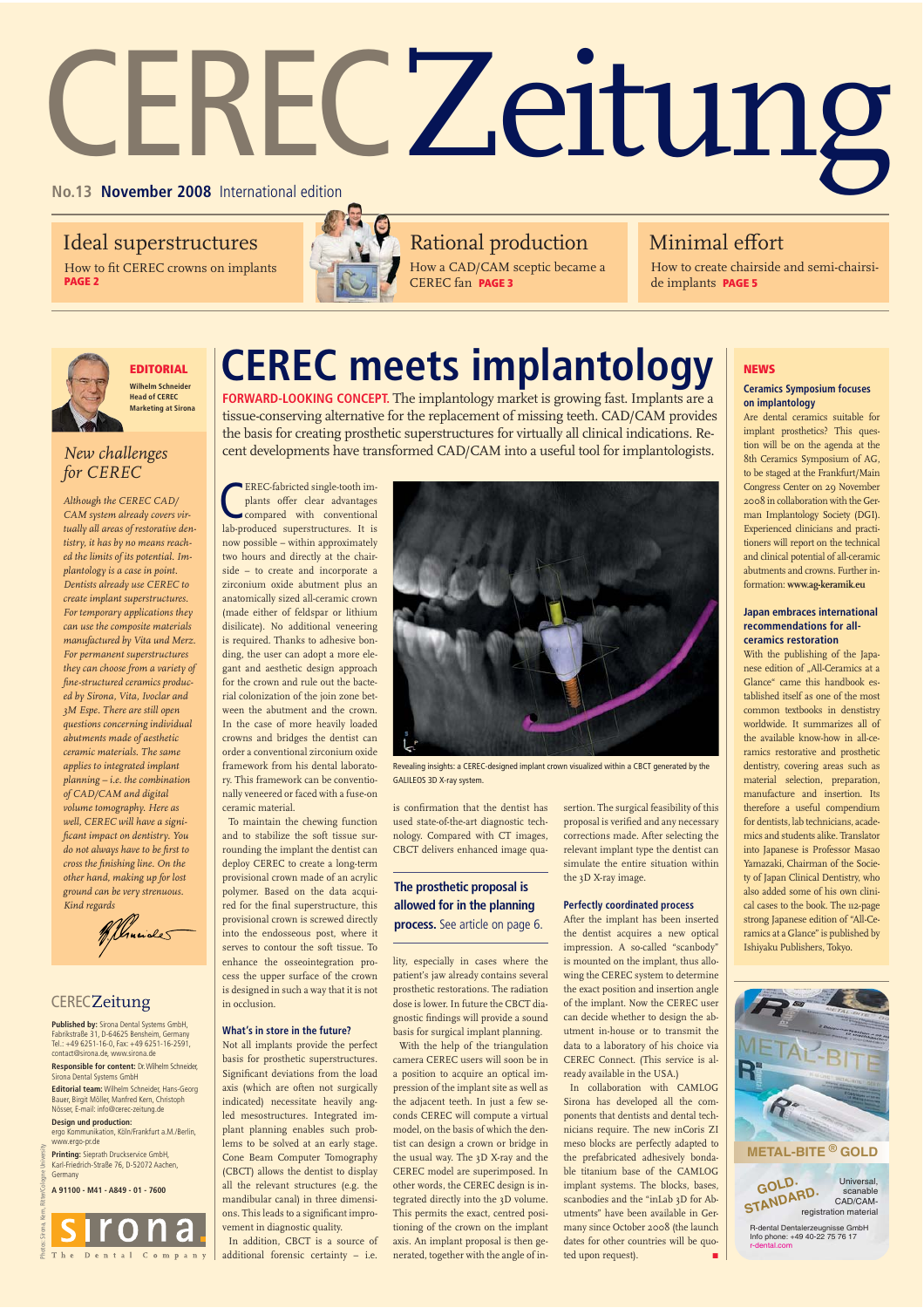## **New product**

#### **artBloc Temp: convincing material properties**

Compared with conventional temporary restoration materials Merz Dental's artBloc Temp is a fast, reliable and low-cost alternative for temporary anterior and posterior restorations (ranging from single crowns to four-unit bridges).

artBloc Temp is a highly networked PMMA plastic (Organic Modified Polymer Network, "OMPN") and is free of inorganic fillers and fibres. It is abrasion resistant, plaque resistant and tissue-friendly.

According to the study "Fracture resistance of conventional and CAD/CAM temporary bridges" conducted by Zurich University, artBloc Temp can withstand a median fracture load in excess of 300 N. Hence it is suitable for the creation of CAD/CAM temporary crowns, bridges and immediate implant superstructures until such time as the conditions for a permanent prosthetic solution have been fulfilled.



artBloc Temp is a PMMA material for temporary restorations.

Available in all A-D shades and in four different bleach shades (BL1 – BL4), artBloc Temp caters for a broad spectrum of user requirements.

The artBloc Temp blocks are available in sets of 2 and 10 in each shade. They can be machined on all CEREC and inLab milling units.

# **Implant superstructures: fast and cost-effective**

**IMMEDIATE IMPLANT SUPERSTRUCTURES.** By setting up their own in-house dental labs CEREC practices can achieve clear efficiency gains with regard to single-tooth restorations. This benefits the dentist, the dental technician and the patient.

mplants which have been com-<br>bined with a temporary crown or<br>bridge should not be functionally<br>loaded during, the bane bealing mplants which have been combined with a temporary crown or loaded during the bone healing phase. Immediate loading is indicated only in situations where the

Sören Hansen's dental practice is located close to the VW car plant in Wolfsburg. He is a CEREC tester and user.

load is distributed between at least four implants. In this case occlusal loading can commence 48 hours after the insertion of the immediate implant.

### **Immediate treatment using CEREC**

Compared with conventional labproduced superstructures, CEREC offers considerable advantages in connection with single-tooth implants. It is possible to create and place a chairside crown within 90 – 120 minutes. In our dental practice we use zirconium oxide for the abutments and feldspar (VITA Mark II) for crowns. Alternatively, we deploy zirconium oxide (VITA YZ) in combination with a ceramic facing.

## **Isogingival or supragingival crown margins have proved themselves in practice**

The abutment is screwed to the endosseous post. To minimize the risk that the post will loosen at a later date we use conical connections (Ankylos, Zeneca). This means that the crown can be adhesively bonded instead of screwed. Adhesive bonding is a prerequisite for a more elegant and aesthetic crown design. Less time and effort are required, and we can rule out the bacterial colonization of the join zone between the abutment and the crown.

With regard to the preparation method for the abutment, a circular step and isogingival or supragingival crown margins have proved themselves in practice. The gums are not irritated and it is easier to remove residues of the luting material. If the angulation of the abutment does not correspond exactly to the implant axis, the abutment preparation has to be reworked with the aid of a water-cooled fine diamond bur.

A provisional cement is recommended for the temporary repositioning of the Silicate ceramic crown. To prevent fractures occlusal contact should be avoided during



Delayed implantation in the area of tooth 36.

the try-in phase. During the endosseous healing-in phase the silicate crown can serve as a temporary restoration – however without any functional loading.

Due to their light transmission properties and translucency, silicate ceramic crowns (feldspar, lithium disilicate) are well suited as permanent restorations. However, these crowns req uire white zirconium oxide abutments, which are not available from all implant manufacturers. If a titanium abutment is used instead, we recommend an opaque zirconium oxide framework in combination with an additional ceramic facing, especially in the anterior region. This prevents a metallic grey shimmer emanating from the titanium.

#### **CEREC crowns following delayed implantation**

Delayed implantation takes place after wound healing and bone consolidation have been completed. To this end a mucoperiosteal flap is created, which is sutured after the insertion of a gingiva former. Some authors recommend a perforation in the mucous membrane with



a diameter corresponding to that of the implant. However, this presupposes that the dentist has the

As shown in the accompanying illustrations, the first step when creating a CEREC superstructure is to remove the gingiva former. A balance abutment (Ankylos) is then fitted, followed by a rubber dam (necessary in order to keep the operation site dry and shield the wound against the contrast powder). If the implant axis is deviant, the abutment

necessary experience.

Fitting the rubber dam.

preparation should be reworked. Alternatively, an angled abutment can be inserted. The dentist can now create an optical impression and design the crown with the help of the CEREC 3D software.

The scientific literature sometimes recommends that the preparation margin for implant crowns should be moved out into the gingival region in order to achieve a broader basis and a natural emergence profile.



Try-in and provisional bonding of the CEREC crown.

This approach is not recommended for immediate implant superstructures, as the wound is subject to painful pressure and it is more difficult to clean the interdental spaces. Instead a generous space should be created for rinsing purposes.

After the crown (preferably made of feldspar or lithium disilicate) has been milled, the surface is glazed and the crown is provisionally placed without any occlusal contact. Following the completion of the endosseous healing phase the crown



Designing the crown with CEREC 3D.

is removed, thus allowing the condition of the tissue to be assessed, together with the occlusion and articulation. If the design has to be revised a new crown can be milled in a short time on the basis of the existing data. Final bonding is performed using a dual curing composite. Zirconium and aluminium oxide crowns (In-Ceram) can be bonded with the aid of a glass ionomer or zinc oxide phosphate cement.



The check-up after two weeks indicates that the gums have healed well.



Accelerate your model fabrication …

## **esthetic-base**® **gold quick**

the no.1 die-stone for CAD/CAM- and implant-models – now available with very short setting-time for semi-chairside-technique!

- » Optimal scanning properties no powder coating required!
- » Minimum expansion perfect for all implant models!
- » Can be demoulded after 10 min. saves waiting time!



New!

Photos: Hansen, Kern, Merz Dental.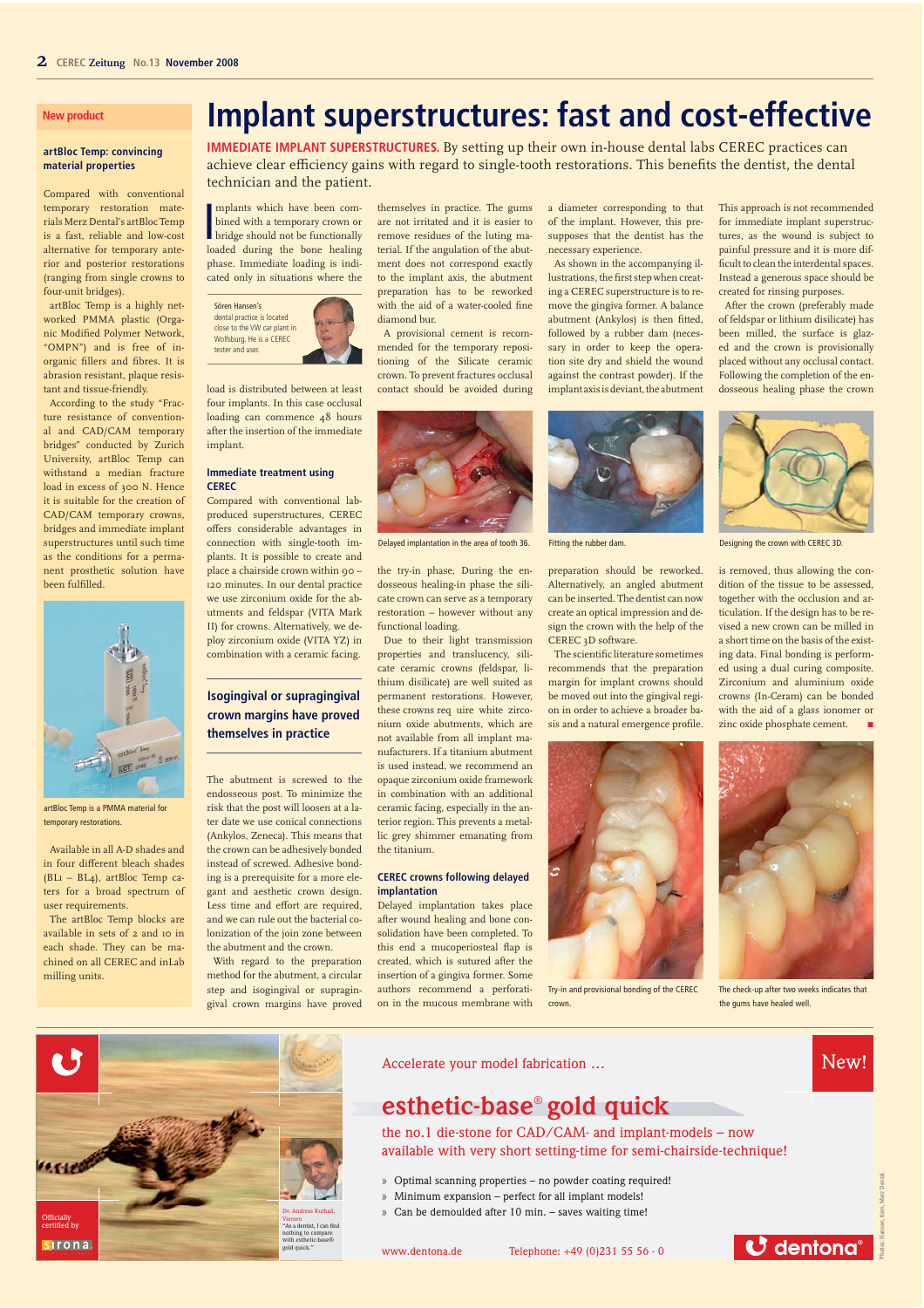# **CAD/CAM supports implant prostheses**

**COLLABORATION.** The implantologist Dr. Ralf-Torsten Bernhardt (based in Bad Peterstal-Griesbach/Germany) orders all-ceramic superstructures for implantsupported bridges from the dental technician Kurt Reichel (located 300 kilometres away in Hermeskeil). This geographical separation does not pose any problems – modern CAD/CAM technology delivers precise results at acceptable costs.

#### **CEREC Zeitung: Dr. Bernhardt, why did you decide to collaborate with a dental laboratory which is located so far away?**

*Bernhardt: Thanks to modern data transmission technology we can easily bridge this distance. What unites us is CEREC 3D and inLab.*

**How does your collaboration work – for example, in the case of an allceramic implant superstructure?**  *Bernhardt: Clinical planning takes place by means of models, photographs and X-rays. On a case-by-case* 

Dr. Ralf-Torsten Bernhardt is an implantologist and experienced CEREC user. He operates a dental practice in Bad Peterstal-Griesbach.

*basis we create implant templates in the laboratory in order to determine the position of the titanium posts. After the endosseous wound has healed, we take an impression and create a model. Depending on the size and scope of the restoration, the all-ceramic frameworks are either produced in-house using the CEREC milling unit – or else externally with the help of the inLab system. Fine tuning always takes place in the laboratory.* 

**Mr. Reichel, implant superstructures require precise planning and close coordination during the various treatment steps. How do you** 



Model with a removable gum mask and a screw-fixed ZrO2 abutment.



## **achieve this and what systems do you use?**

*Reichel: The principal challenge is to reconcile the optimum positioning of* 



*the implant (from a surgical viewpoint) with the optimum positioning of the superstructure. Backward planning is the best solution for us dental technicians. Beginning with the as-is situation, we create a wax mock-up. This allows us to produce a scan template or a surgical guide. In addition, the wax-up serves as the basis for a double scan for custom abutments – and for designing the framework of the final restoration. The GALILEOS CBCT system is very useful in this respect, as it permits data to be exported in the Dicom format. We can produce any necessary surgical guides in-house.*

**What materials do you receive from Dr. Bernhardt – and how do you process them? Which procedure do you prefer – and with which materials?**

*Reichel: In our role as inLab users we are able to design and fabricate ceramic abutments for the Straumann and Camlog implant systems. This is particularly useful in the case of aesthetically sophisticated anterior restorations. Zirconium oxide is* 



Milled crown frameworks (teeth 45-47) prior to veneering.



and 47 prior to placement.

## **How a CAD/CAM sceptic became a CEREC fan**

With the assistance of the CEREC 3D and inLab systems, the group practice belonging to Dr. Ralf-Torsten and Ute Bernhardt now caters for a broad spectrum of all-ceramic restorations. CAD/ CAM technology streamlines the production of superstructures. In particular, it promotes the close integration of implant treatment on the one hand, and the design of the prosthetic superstructures on the other. The husband-and-wife team Bernhardt have mean-while achieved significant efficiency gains in their dental practice (located in Bad Peterstal-Griesbach in the northern part of the Black Forest).

Ralf-Torsten Bernhardt did not have a natural affinity for CAD/ CAM. On the contrary, as a dedicated follower of Professor Gutowski's therapy concepts, he was initially quite sceptical about all-ceramic CAD/CAM restorations. On the other hand, he sensed that digital technology and all-ceramic materials were opening up new perspectives in dental treatment and practice management. Bernhardt realized that the introduction of adhesive bonding had allayed previous criticisms relating to the size of the marginal gap. He also realized that ceramic-specific preparations play a key role in long-term clinical success. In the meantime Bern-

*our preferred material due to its stability and light transmission properties. Dr. Bernhardt supplies us with a master model, plus a removable, scannable gum mask. The design software computes the optimum emergence profile. After we have fabricated the abutments out of zirconium oxide, we then create single-tooth crowns made of feldspar ceramic, glass ceramic or lithium disilicate – or bridge frameworks made of zirconium oxide. For bonding purposes we deploy Metal/ Zirconia Primer (Ivoclar-Vivadent).* 

### **Dr. Bernhardt, how do you bridge the time until the final prosthetic restoration can be fitted?**

*Bernhardt: We bridge this gap by fitting temporary restorations. The patient's wishes are of primary importance here. Whenever possible we choose provisional crowns or bridges made of acrylate polymers, e.g. VITA CAD-Temp. The goal is to achieve an optimum red-andwhite aesthetic effect, in a short time. Financial factors play a role here. Many pretend that money is immaterial with regard to implants. This is not the case. Hence we are very grateful that CEREC 3D and inLab allow us to create aesthetically pleasing temporaries – quickly and at reasonable cost.* 

**Dr. Bernhardt, Mr. Reichel – thank you for talking to us today.** 

hardt is pleased to note that Professor Gutwoski now recommends the CEREC procedure as a means of simplifying the functional articulation of restorations – as evidenced in his contribution to the 16th CEREC master course.

Today, CEREC 3D and inLab are the central elements in Bernhardt's therapy concept. To an increasing extent he deploys these systems to create all-ceramic mesiostructures, superstructures, abutments (complete with emergence profiles) and implant crowns. Implant prosthetics require close collaboration with the in-house dental lab in order to fine-tune the function, fit, shape and shade of the restorations. "The CAD/ CAM equipment at the chairside and in our in-house lab provides perfect support," Bernhardt explains. "We can optimize our workflows and save time and money. We delegate

wide-span reconstructions to an outside lab via an online connection." Thanks to the versatility of these CAD/CAM systems, Bernhardt is also in a position to fabricate zirconium oxide frameworks for posterior crowns and bridges, as well as primary elements for double telescope crowns.

The growing spectrum of indications has made a very positive impact on the cost-effectiveness of the  $CAD/CAM$  systems. "My first CEREC system paid for itself after just two years, and we now have the third generation in service," Bernhardt continues. "And thanks to inLab we have significantly reduced our third-party lab costs and boosted our flexibility. We can place restorations much sooner than in the past. This is a genuine gain in convenience for our patients."



The practice team of Dr. Ralf-Torsten and Ute Bernhardt.



## **BlueSpray CAD/CAM technology**

**Good visibility. Optimal scanning. Easy to remove.** 





id GmbH · Max-Planck-Straße 31 · 59423 Unna/Germany Tel +49 2303 8807-0 · Fax +49 2303 8807-55 · www.dreve.com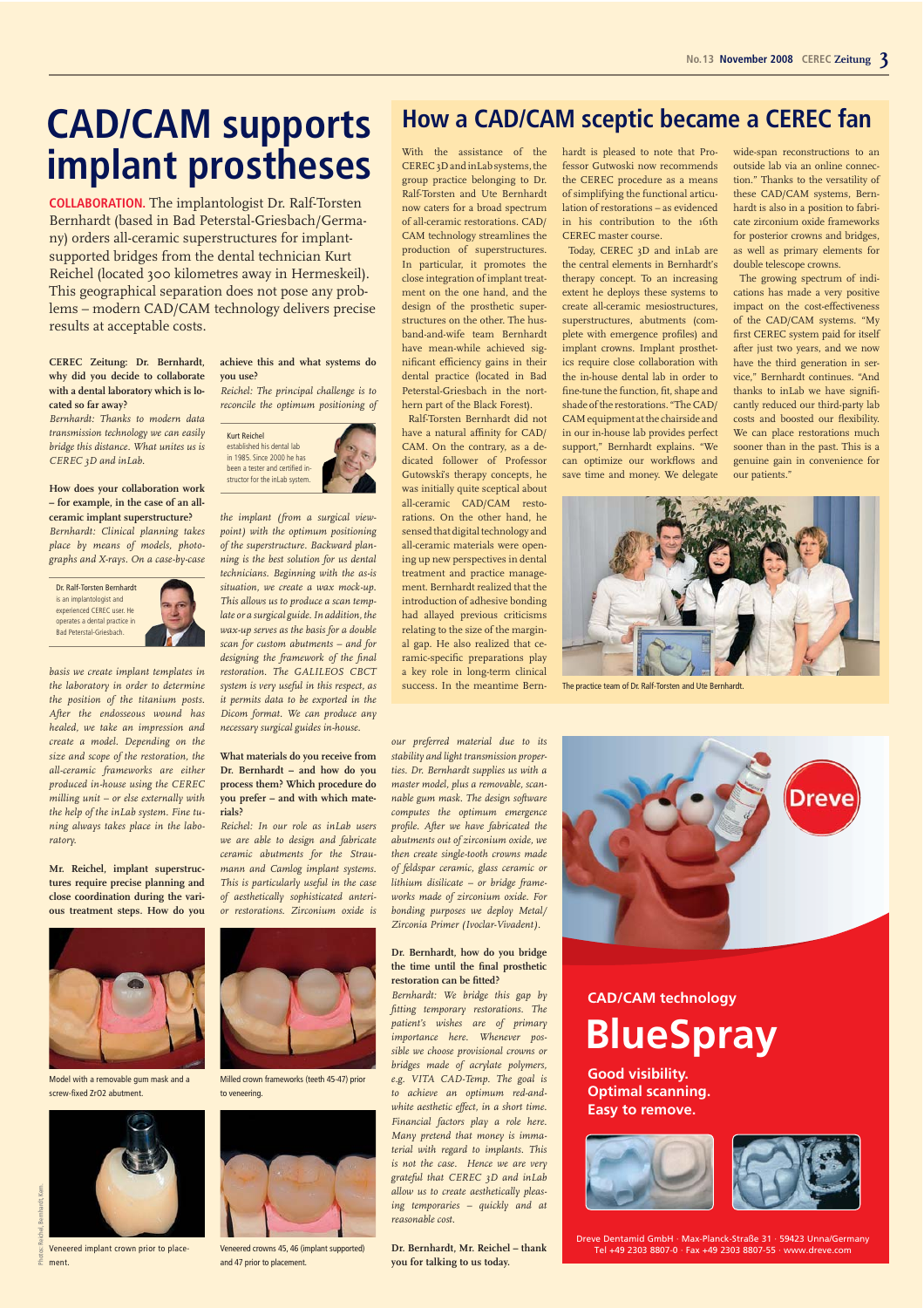# **Creation of monoceramic implant crowns**

**CLINICAL EXPERIENCE.** The Department for Tooth-Coloured and Computerized Restorations at Zürich University tested a number of CEREC implant crowns placed on zirconium oxide abutments. 25 implants (manufactured by Straumann and 3i Implant Innovations) were combined with all-ceramic abutments und Vita Mark II crowns. Dr. Andreas Bindl is satisfied with the outcome: after up to three years in situ no failures have been recorded.

**EXECUTE:** Studies<br>
have been carried out into<br>
the clinical application of<br>
CEREC inlays and partial crowns xtensive scientific studies have been carried out into the clinical application of made of feldspar ceramics. CAD/ CAM copings and monoceramic CEREC crowns have been successfully deployed as anterior and posterior restorations. For aesthetic reasons there is now an

PD Dr. Andreas Bindl is a dental practitioner who collaborates with Professor Mörmann at the Centre for Oral and Maxillofacial Medicine (ZZMK), Zurich University.

increasing trend towards zirconium oxide implant abutments. At present these abutments are industrially manufactured. In future, however, it will be possible to fabricate them directly in the dental laboratory or dental practice. Implant treatment can also be performed directly at the chairside. In this case an industrially prefabricated 3i zirconium oxide abutment is individually adapted

## in the patient's mouth – as illus-

trated in the following example. A 25 year-old male patient had lacked tooth 45 since birth. As the adjacent mesial and distal teeth were caries- and filling-free, an implant was the indicated method of treatment. The anatomical situation permitted the use of an implant measuring 11.5 mm in length and 4 mm in diameter.

## **Easier than expected: milling the abutment in the patient's mouth**

Upon completion of the six-week transgingival healing phase, the prosthetic implant superstructure was placed. To this end the healing abutment was removed and an industrially prefabricated zirconium oxide abutment (cervical diameter: 6 mm) selected. The adaptation of the preparation margin (height and contours) to the gingival situation was performed directly in the patient's mouth. With the help of effective diamond burs and a highspeed contra-angle this proved to be

easier than expected. After the abutment had been screwed in place, the screw canal was temporarily sealed using a composite material. A thin retraction cord was placed in the buccal area of the step in or-

der to slightly displace the gingiva. The abutment and adjacent teeth were coated with anti-reflective scan spray. The CEREC intraoral camera was then used to acquire an optical impression of the preparation, as well as supplementary mesial and distal images. In addition, we acquired an optical impression of a static occlusal register created with the aid of a rapid-cure silicone. The CEREC 3D software allows the occlusal surface to be adapted to the antagonists.

The crown was milled out of a feldspar block (shade: 2M3C) and then placed on the abutment following the removal of the sprue attachment. It has proved useful to check the proximal contacts, cervical fit and occlusion prior to staining and glazing. The crown was bonded to the abutment using the chemical-cure luting composite Panavia 21 TC. The coarse residues were removed by means of a scaler; the fine residues in the area of the join were removed with the aid of a rotating flame-shaped diamond bur.

CEREC chairside crowns placed on in-vivo adapted zirconium oxide abutments have so far performed well during the four-year observation period.



The permanently placed customized abutment.

## **What the user requires:**

**Implantat:** Osseotite NT (3i) **Abutment:** ZiReal Abutment, No. ICAP464 (3i) made of zirconium oxide with a titanium connector. **Fixing screw:** Universal gold screw (Goldtite, 3i) **Diamond bur for intraoral adjust-**

**ment:** ZiReal Post Preparation Kit (3i)

**Retraction cord:** Ultrapak size "OOO" (Ultradent)

**Sealing of the screw canal:** Fermit (Ivoclar Vivadent).

**Preparation for the optical impression:** Scan Spray (Dentaco) **Optical impression:** CEREC 3 image acquisition unit (Sirona)

**Centric occlusion register:**  Metalbite rapid cure silicone (R Dental)

**Design:** CEREC 3D (Sirona) **Ceramic block:** Vita Mark II

(Vita) **Characterization of the crown:** Vita Akzent (Vita)

**Bonding to the zirconium oxide abutment:** Panavia 21 TC chemical-cure composite (Kuraray).

**Etching and silanization:** 4.9% hydrofluoric acid Vita Ceramic Etch (Vita) and Monobond S (Ivoclar) **Cleaning of the zirconium oxide abutment**: Alcohol

**Airblock gel:** Oxyguard (Kuraray **Removal of residues:** 8 µm flameshaped diamond bur (Intensiv)

> **KETTENRACK Simply intelligent**

®

020529\_4108\_en

020529\_4108\_en

## **Futar® Scan – State-of-the-art bite registration material for optical data recording Ideal for use in CAD/CAM systems**



replication is of utmost importance. That is exactly where Futar® Scan comes into play. Futar® Scan – the state-of-the-art material for optical data recording. Futar® Scan stands out due to its high-quality scan results without using powder. Excellent optical properties assure best dynamic results, recording quality and optical image reproduction.

See for yourself the advantages of Futar® Scan, the scanable bite registration material on vinyl polysiloxane basis, in a cartridge.

## **Futar® Scan – State-of-the-art material for optical data recording.**

Futar® Scan guarantees ideal results during recording via optics or laser in CAD/CAM systems:

- Best scan results for optical and laser systems (without powdering)
- Hard A-silicone (Shore-D 35) with excellent flexural stability Extra-fast setting characteristics: Total working time 15 seconds, setting time 45 seconds
- Easy to trim with a scalpel or acrylic bur

Efficient material usage due to extrusion through short mixing tip Can also be used as a syringeable material for "conventional" bite registration, in terminal occlusion, or for all other laboratory applications that require an hard silicone

> **Futar® Scan, REF 11971**  $2 \times 50$  ml + 12 mixing tips



**For further information contact: KETTENBACH GmbH & Co. KG** Im Heerfeld 7 · 35713 Eschenburg · Germany Phone +49 (0) 27 74 7 05 0 · Fax +49 (0) 27 74 7 05 33 **info@kettenbach.com · www.kettenbach.com**

R-Dental \*Interaction between brightness and contrast Zested by Kettenbach using Cerec 3 Cam by Sirona

Kettenbach Dreve

**Futar Scan** 

Stonebite scan

**Scannable Bite Registration Materials**

egis

Bite

0 20 40 60 80 100

**nic Range Incre** 

0 20 40 60 80 100

 $\blacksquare$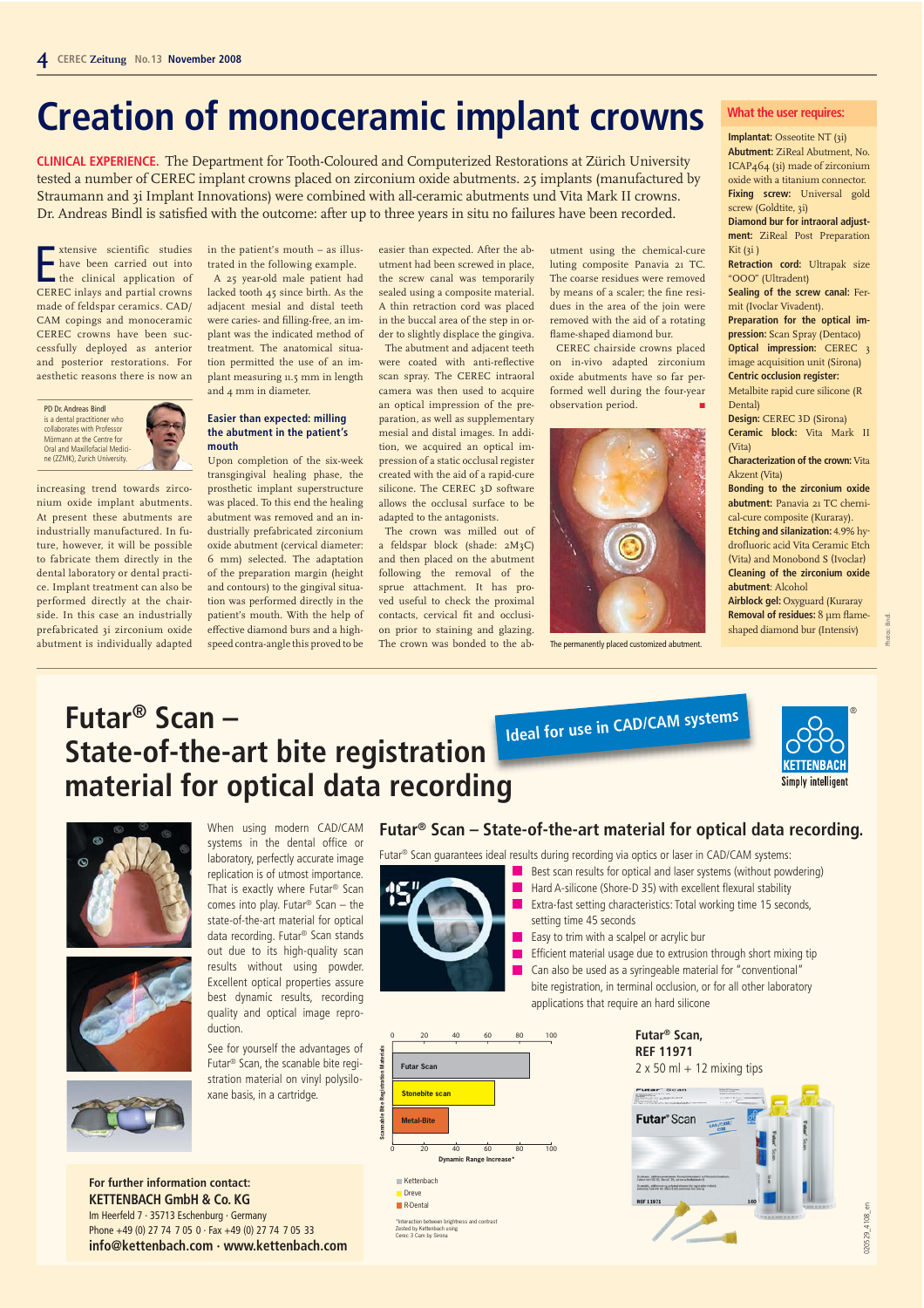artBloc® Temp for CEREC®3, CEREC®MC XL, inLab®, inLab®MC XL

Toothcoloured PMMA block for the fabrication of long-term temporary and preprosthetic restorations

**Best**

**of its category.**

**Stawarczyk, B., et al.: Bruchlast von konventionell oder mittels CAD/CAM hergestellter Brücken Provisorien. Universität Zürich, 2007 Software requirements: inLab V3.04 with inLab Material Extension Pack V3.04 or inLab 3D V3.10**

www.merz-dental.de

**DENTAL** 

## **Single-tooth implants in one appointment**

**CHAIRSIDE ZIRCONIUM IMPLANTS.** For aesthetic reasons ceramic materials are rapidly superseding titanium in the field of implantology. Single-piece zirconium oxide implants offer distinct practical advantages, argues Dr. Wilhelm Schweppe.

A dmittedly, the delayed im-<br>plantation procedure de-<br>scribed here is indicated<br>only in cases in which sufficient plantation procedure de-<u>scribed</u> here is indicated only in cases in which sufficient bone structure is available and the

Dr. Wilhelm Schweppe opened his dental practice in Fröndenberg/Germany in 1987. He is a certified CEREC trainer and lecturer.

extraction wound has healed to a large extent. If these conditions have been fulfilled, implantation is relatively simple. The patient in question was a 36 year-old woman whose tooth 36 had been extracted several weeks previously. We decided to insert a single-piece zir-



The OPG shows a single-piece zirconium



After closing the wound with four sutures the implant abutment was shaped in the patient's mouth.

conium oxide implant; two-piece implants were not yet available.

At the time the implant manufacturer Bredent had not yet succeeded in creating a durable connection between the implant and the abutment. Hence the company made a virtue out of necessity and introduced a single-piece solution – the White Sky Implant System.

We began by opening up the soft tissue around the implant site in order to assess the bone situation oxide implant. **Continued on page 6**

and establish the implant position. We then specified the axial alignment of the implant with the help of a rose-head centring bur and a 2 mm pilot bur. The implant bed was successively enlarged to 4.5 mm. Following this the thread was pre-cut in the compact bone. Using a torque wrench we fixed the implant in position. The wound was closed with four sutures.

## **Convenient customized solutions**

**SEMI-CHAIRSIDE IMPLANTATION.** All-ceramic implant crowns and abutments are a quick and cost effective solution. When choosing the superstructure Dr. Gerhard Werling bases his decision on the height of the abutment, the patient's aesthetic demands and the complexity of the restoration. For the past two years our author's preferred material has been lithium disilicate.

When creating all-ceramic abutments and implant crowns we adopt a two-stage approach (as recommended for most implant systems). In other words, we allow the endosseous post to heal before placing the crown. As a rule the prosthet-ic abutment is created after six to eight weeks in order to achieve the desired shaping of the peri-implant tissue and to prevent a collapse of the papilla. When the implant is opened up it is important to retain sufficient keratinized mucous membrane around the implant. The first step is to place a gingiva former, followed by a computermilled temporary. This serves to stabilize and shape the soft tissue prior to placing the permanent prosthesis.

#### **Silicate ceramic "masks" the titanium abutment**

We now deploy zirconium oxide in order to create a secondary abutment on top of the titanium abutment. We either use the implant manufacturer's emergence profile or else create a customized solution on the inLab system in our in-house laboratory. The zirconium oxide and titanium are always bonded with the aid of a monomer phosphate. For the past two years we have been conducting trials with lithium disilicate superstructures (e.max CAD). This material offers various advantages. Firstly, it is not prone to shrinkage, i.e. the fit can be checked prior to crystallization firing. Secondly, its light transmission properties provide the basis for good aesthetics. And thirdly, li-



thium disilicate can be conditioned with the aid of hydrofluoric acid and silane – a prerequisite for a resilient adhesive bond.

#### **Conventional abutments for allceramic crowns**

The working model consisting of the scannable gingival mask and the prefabricated titanium abutment are powdered and then digitized by the inEos scanner. Using the inLab Framework software we then design the abutment, complete with retention grooves to prevent the rotation of the crown. We



Digital scan of the titanium abutment. Designing the lithium disilicate abutments. Designing the crown and the occlusal surface. The screwed-in abutment. The incorporated crown (tooth 46).

prefer equigingival or supragingival crown margins, as this simplifies the subsequent removal of excess luting material. The abutment is milled out of a lithium disilicate block, crystallized, checked for accuracy, polished and bonded to the titanium abutment. The abutment is then scanned as a basis for fabricating the all-ceramic crown. After the abutment has been screwed in place, the feldspar crown (VITA TriLuxe) can be adhesively bonded. In cases where the implant cannot yet be fully loaded we place a temporary crown made of the acrylic polymer VITA CAD Temp.

This method allows us to produce customized abutments with compensated angulation in the event that the implant axis is misaligned. Production in our in-house lab is



fast and cost-effective; it is considerably cheaper in comparison with industrially produced custom abutments.

#### **Clinical experience**

Although it has not been approved for this indication by the ceramic and implant manu-facturers, lithium disilicate has proved itself in more than 70 cases in our dental practice. The soft tissue surrounding the implant healed naturally and without any gum irritation. In cases of correct indication no failures have occurred. Only two crowns have suffered fractures, due to the fact that we had chosen a wall thickness of less than 1 mm in the area of the screw channel.